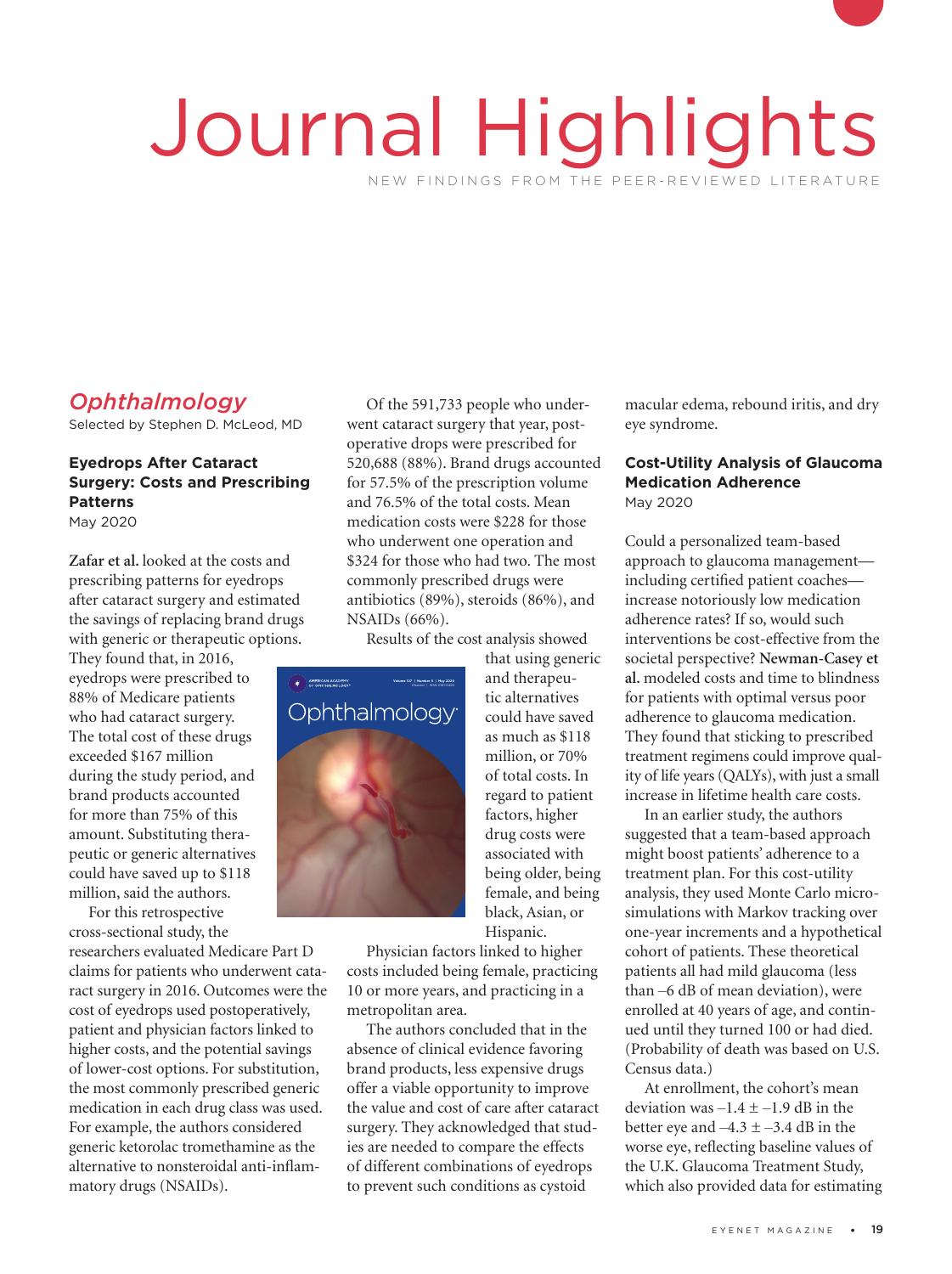

After 10,000 iterations per strategy, the quickest progressions to blindness in one eye for consistently adherent and nonadherent patients were 23 and 19 years, respectively. Total health care costs (≤60 years after diagnosis) were \$62,782 for adherent patients and \$52,722 for those who did not adhere to their medication protocols. During the same period, nonadherent patients lost a mean of 0.34 QALY relative to adherent patients, yielding a costeffectiveness ratio of \$29,600 per QALY gained.

According to the authors, assuming a willingness to pay \$50,000 per QALY gained, self-management counseling services that improve medication adherence would be highly cost-effective. They noted that more studies using national estimates of glaucoma are needed. *(Also see related commentary by Florent Aptel, MD, in the same issue.)*

#### **Real-World Efficacy of Anti-VEGF Drugs for DME** May 2020

Although aflibercept and ranibizumab have shown efficacy in clinical trials of diabetic macular edema (DME), less is known about their benefit in clinical settings. To address this, **Bhandari et al.**  analyzed registry data for patients with DME and found that both drugs were efficacious in treating the condition. Aflibercept produced slightly better anatomic outcomes, as well as greater visual improvement in patients with poorer baseline visual acuity (VA).

The observational Fight Retinal Blindness! registry was mined for data on patients with DME treated in various countries from Dec. 1, 2013,

# COVID-19 in the Journals: Selected Links

#### **Ophthalmology**

[www.aaojournal.org/covid-19](http://www.aaojournal.org/covid-19) [www.ajo.com](http://www.ajo.com) [www.jamanetwork.com/journals/](http://www.jamanetwork.com/journals/jamaophthalmology) [jamaophthalmology](http://www.jamanetwork.com/journals/jamaophthalmology)

#### **Publishers**

[www.elsevier.com/coronavirus](http://www.elsevier.com/coronavirus-information.com)[information.com](http://www.elsevier.com/coronavirus-information.com) [www.jamanetwork.com/journals/](http://www.jamanetwork.com/journals/jama/pages/coronavirus-alert) [jama/pages/coronavirus-alert](http://www.jamanetwork.com/journals/jama/pages/coronavirus-alert) [www.nature.com](http://www.nature.com)

through June 1, 2018. Treatment choice (aflibercept or ranibizumab) and visit frequency were individualized for each patient by the practitioner. The main outcome was mean change in VA from baseline to month 12.

The sample included 383 treatmentnaive eyes of 291 patients; initial treatment was aflibercept in 217 eyes and ranibizumab in 166. At baseline, the ranibizumab group was older (mean difference, +2.7 years), and the aflibercept group had lower mean VA (mean difference,  $-3.1$  letters) and thicker maculae (mean difference, +26 µm); differences were not significant.

By 12 months, VA gains were similar for the study arms if baseline VA was ≥69 letters (Snellen 20/40 or better): 1.4 for aflibercept and 0.4 for ranibizumab  $(p = .4)$ . However, more of the patients treated with aflibercept gained ≥10 letters. If mean baseline VA was ≤68 letters (20/50), VA gains were 10.6 and 7.6 letters for aflibercept and ranibizumab, respectively ( $p < .01$ ).

Reduction in central subfield thickness (CST) was greater with aflibercept than ranibizumab, regardless of initial VA: At 20/40, CST reductions were -85 and  $-55 \mu m$ , respectively ( $p < .01$ ); at 20/50 vision, reductions were -148 and  $-102 \mu m$ , respectively (p < .02).

The median number of injections during the year of treatment was eight for aflibercept and six for ranibizumab  $(p = .13)$ . Few patients switched treatment, and the loss to follow-up was greater in the aflibercept group (21% vs. 9%;  $p < .01$ ). Most switches were from ranibizumab to aflibercept.

The authors' observations are consistent with results of pivotal clinical trials and meta-analyses of these drugs. However, in this study, aflibercept led to greater visual gains in patients with poor baseline VA as well as larger CST reductions, which may be ascribed to more advanced disease at presentation, said the authors. They recommend longer-term observational studies of intravitreal therapy for DME.

*—Summaries by Lynda Seminara*

# *Ophthalmology Retina*

Selected by Andrew P. Schachat, MD

#### **Impact of Cataract Surgery on DME in VISTA and VIVID** May 2020

In a post hoc analysis of two phase 3 studies, **Moshfeghi et al.** set out to evaluate the impact of cataract surgery in patients who had been treated with anti-VEGF injections or laser for their diabetic macular edema (DME). They found that the incidence of cataract surgery was similar in both treatment groups—and that patients in both groups experienced improvements in best-corrected visual acuity (BCVA).

This secondary analysis was conducted in 54 patients  $(11)$  = laser treatment;  $43 =$  intravitreal injections) who participated in the VISTA and VIVID trials and underwent cataract surgery during the initial study period. In these trials, more than 800 patients received aflibercept 2 mg every four weeks, aflibercept 2 mg every eight weeks after five monthly doses, or laser through 100 weeks.

Rescue treatment was also conducted during VISTA and VIVID, but those who received such treatment before cataract surgery were excluded from this follow-up study.

Main outcome measures for this secondary analysis were BCVA and central retinal thickness (CRT), as measured by spectral-domain optical coherence tomography. The results indicate that the cumulative incidence of cataract surgery did not depend on treatment group assignment ( $p = 0.2174$ ).

With regard to pre- and post-op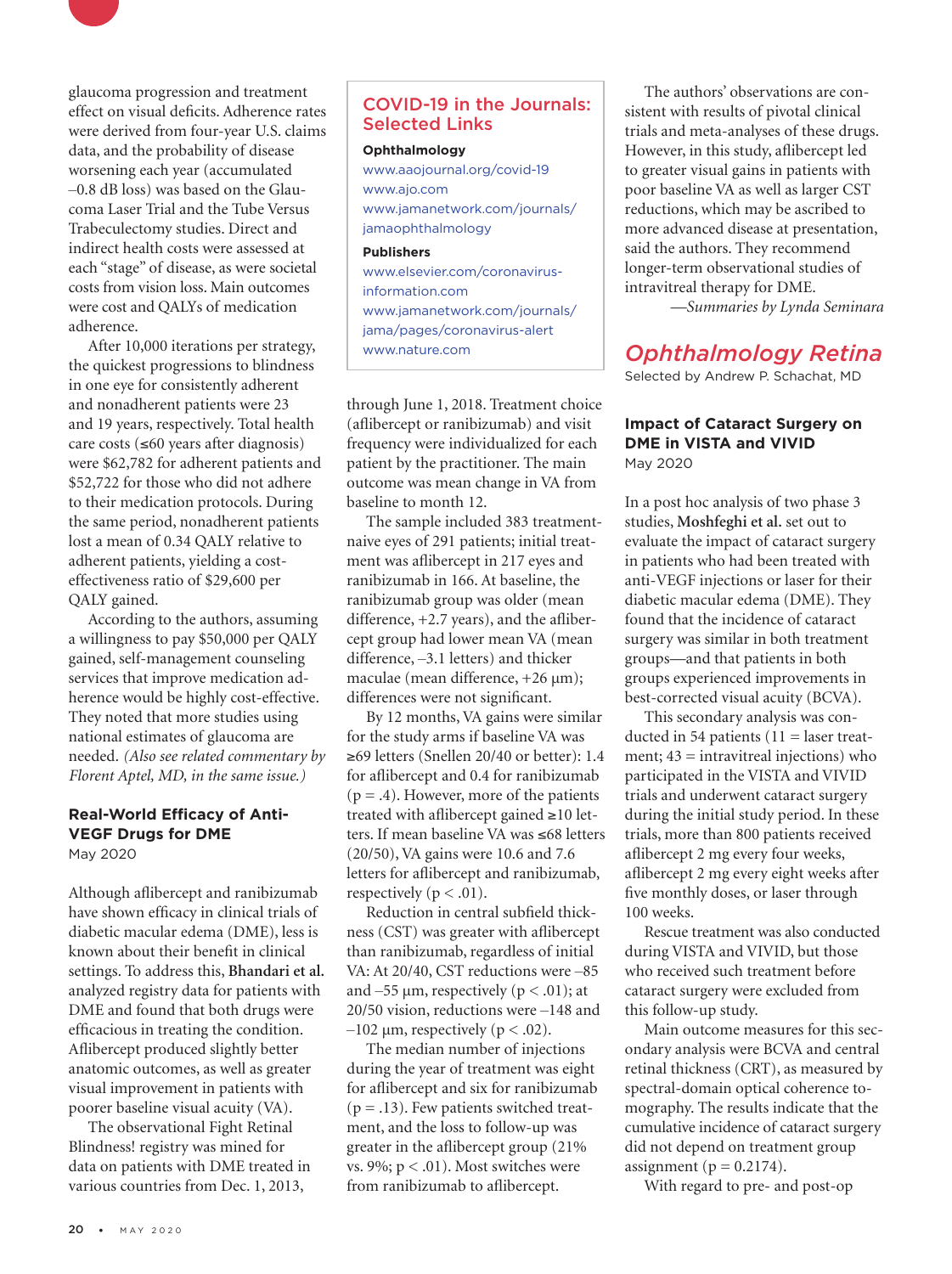BCVA and CRT, at the last study visit before cataract surgery, BCVA was 62.2 letters and CRT was 342 µm in the laser control patients, versus 56.9 letters and 301 µm in the aflibercept group. At the first visit following surgery, BCVA had improved to 73.5 letters in the laser cohort and to 67.2 letters in the aflibercept patients. In contrast, CRT worsened slightly after cataract surgery, with measurements of 364 µm in the laser group and 359 µm in the aflibercept group. *—Summary by Jean Shaw*

# *American Journal of Ophthalmology*

Selected by Richard K. Parrish II, MD

## **Visual Impairment and Eye Disease in Chronic Kidney Disease** May 2020

As the worldwide prevalence of chronic kidney disease (CKD) increases, so have efforts to investigate the link between CKD and visual impairment (VI) and major eye diseases. In one of the first large studies to assess this issue in U.S. adults, **Zhu et al.** confirmed a significantly higher prevalence of VI and major eye diseases in participants with CKD than in those without the disorder, as well as links between CKD and VI and major eye diseases after adjustments for sex, smoking status, diabetes, hypertension, and other variables.

For this cross-sectional analysis, the researchers extracted data for noninstitutionalized, nationally representative U.S. civilians 40 years old and older from the National Health and Nutrition Survey (2005 to 2008). CKD was defined as estimated glomerular filtration rate  $\leq 60 \text{ mL/min}/1.73 \text{ m}^2$ , and VI was defined as corrected visual acuity worse than 20/40 in the better eye. Data from questionnaires or retinal photographs were used to categorize major eye diseases, including any ocular disease (defined as presence of cataract surgery, age-related macular degeneration [AMD], glaucoma, or any retinopathy) and any objectively determined ocular disease (defined as AMD, glaucoma, or any retinopathy).

The analysis included 5,518 partici-

pants (mean age, 56.9 years). Of these, 839 had CKD. VI was much more common in those with CKD (7.7% vs. 1.1% without CKD;  $p < .001$ ), and the risk of major eye diseases was up to five times higher in the CKD group. After adjustment for multiple confounding variables, participants with CKD had 1.65- to 2.34-fold higher odds of VI (odds ratio [OR], 2.01), any ocular disease (OR, 1.65), any objectively determined ocular disease (OR, 1.52), any retinopathy (OR, 1.70), and diabetic retinopathy (OR, 2.34). The ORs for cataract surgery, AMD, and glaucoma were not significant. Stratification by diabetes status showed that CKD was linked to VI in patients with diabetes and to any ocular disease in patients without diabetes.

The authors speculated that the relationships between CKD and VI and major eye disease observed in their study reflect common risk profiles (such as age, diabetes, hypertension, or obesity) and pathogenesis (such as atherosclerosis, oxidative stress, or inflammation). They suggested that further research on the pathogenesis of eye and renal disease could lead to development of viable treatments for both. Meanwhile, they stressed the importance of early ophthalmic screening of patients with CKD.

### **Algorithm for Assessing and Treating Microbial Keratitis** May 2020

To guide early management of corneal ulcers, **Ung et al.** devised a modified version of the 1-2-3-Rule, which they termed 1-2-3-ACT (for 1-2-3 Assessment, Culture, Treatment). They found that 1-2-3-ACT lessened the need for culturing after initial deferral in cases with borderline microbial keratitis (MK) and reduced unnecessary cultures among the least severe cases. In turn, this lowered costs.

This retrospective study involved patients with MK treated during two periods: group I (2013 to 2015) had clinician-led decision-making, while those in group II (2016 to 2018) were managed per 1-2-3-ACT.

The original 1-2-3-Rule has three

parameters for performing corneal cultures:  $1) \ge 1$  cell within the anterior chamber; 2) infiltrate ≥2 mm; and 3) infiltrate edge within 3 mm of the cornea center. To capture atypical bacterial, fungal, and *Acanthamoeba* infections, the authors added "and/ or ≥2 adjacent lesions" to the second criterion. Patients who met at least one criterion received fortified antibiotic therapy. The main study outcome was any vision-threatening complication.

The primary analysis set included 665 patients in group I and 767 in group II. A vision-threatening complication developed in 12.9% of group I (median follow-up, 67 days) and in 11.2% of group II (median follow-up, 60 days) ( $p = .51$ ). No meaningful differences in complication rates were found among patients who met zero, two, or three parameters. However, for those with just one parameter, it was more common in group II to culture at presentation (67.7% vs. 54.6% for group I;  $p = .006$ ) and to start fortified antibiotics at that time (53.9% vs. 29.7% for group I; p < .001). The number of vision-threatening complications also was significantly lower in group II  $(1.8\% \text{ vs. } 9.7\% \text{ for group I}; \text{ p} = .001).$ Among patients who did not undergo culture at presentation, culturing was later required for 5.1% of group II and 13.4% of group I ( $p = .001$ ). The proportion of patients who had tissue sampling despite not satisfying any criterion was lower in group II (8.5% vs. 23.9%; p < .001).

Multiple logistic regression showed that all three 1-2-3-ACT criteria were strongly and independently associated with clinical outcome, even in a bootstrapped cohort of 10,000 theoretical patients, indicating that the model may be viable for various clinical settings.

The findings support tissue culturing and antibiotic use at presentation if a corneal ulcer meets at least two of the 1-2-3-ACT criteria. Judging disease severity can be challenging in patients who have just one criterion, said the authors; they emphasized that early aggressive treatment of borderline cases should reduce the risk of vision-threatening complications.

*—Summaries by Lynda Seminara*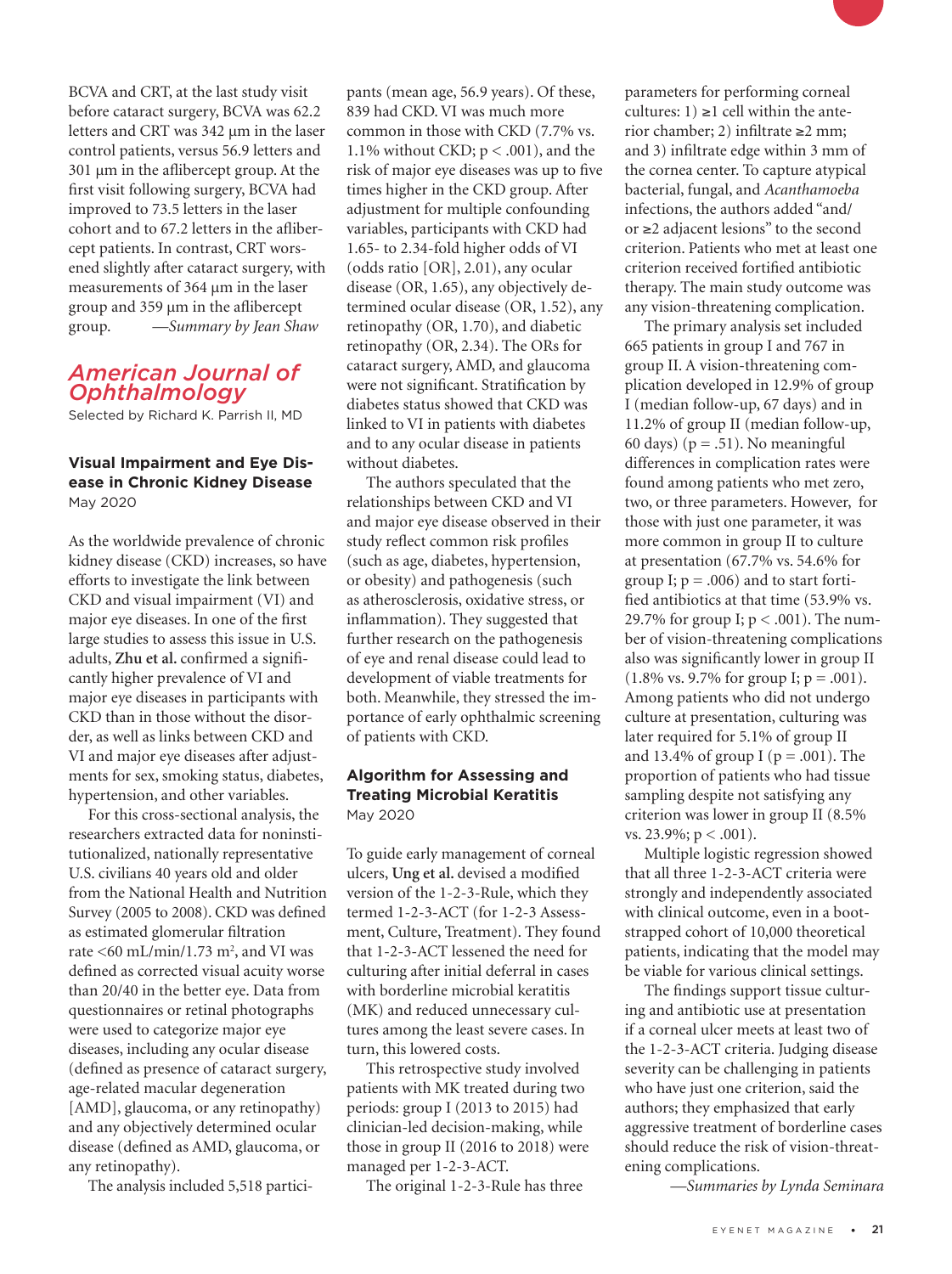

# *JAMA Ophthalmology*

Selected and reviewed by Neil M. Bressler, MD, and Deputy Editors

# **Waterless Scrub Techniques May Curb Costs**

April 2020

Although some health organizations recommend alcohol-based hand scrubbing as presurgical antisepsis, water-based scrub techniques are still common at some hospitals and other surgical facilities. **Javitt et al.** looked at the potential cost savings of a switch to waterless scrub for a large ophthalmic surgical center. They found that omitting water from the presurgical hand-sanitation process could save millions of dollars each year for modern health care facilities, while conserving valuable resources.

For this study, the authors tested the flow rate of industry-standard scrub sinks by running water for the time recommended by the World Health Organization, and the water produced was collected and weighed. This procedure was performed three times at each OR scrub sink, and the mean value was calculated. In addition, the authors reviewed cost data. Main outcome measures were the quantity of water used during aqueous scrubbing and the cost differences between alcohol- and water-based scrubs per OR per year.

The average water consumption was found to be 15.9 L in a two-minute period. Hence, substituting alcohol-based scrubs could save 61,631 L of water per OR each year, for a yearly savings of \$277 in water costs. For each OR, the annual cost of alcohol-based surgical scrub was \$1,083 less than that of aqueous soap applied from wall-mounted dispensers and \$271 less than the price of soap-infused scrub brushes. Overall, adopting a waterless scrub technique could save \$280,000 to \$348,000 annually for each OR.

The researchers pointed out that the savings in water alone is "eclipsed by savings in supplies as well as staff and facilities resources" and noted that they hope that this study's findings may improve environmental and financial awareness in health care institutions.

### **Simulated Heading of Soccer Ball Impairs Neuro-Ophthalmologic Function** April 2020

The oculomotor system is sensitive to brain trauma, but the neuro-ophthalmologic response to subconcussive trauma is unclear. Using the King-Devick test (KDT) and oculomotor function as measured by the near point of convergence, **Nowak et al.** studied the impact of such injuries on ophthalmologic function and found that they indeed affect neuro-ophthalmologic function, at least in the short term.

For this randomized trial, adult soccer players were assigned to a heading group or a kicking group (controls). The heading group executed 10 head maneuvers with a soccer ball traveling at 25 mph. The kicking group followed a similar protocol but had foot contact with the ball rather than head contact. The authors used a triaxial accelerometer to assess head accelerations. Measurements of KDT speed, KDT error, and near point of convergence were taken at baseline (before heading or kicking) as well as 0, 2, and 24 hours after heading or kicking. The main outcome measure was the group-bytime interaction of KDT speed at hour 0 after heading or kicking. Secondary outcomes included KDT speed at 2 and 24 hours after ball contact, KDT error, and near point of convergence.

Of the 78 athletes (male and female) enrolled in the study, 11 withdrew voluntarily. The mean age of the remaining 67 participants was 20.6 years; 36 were in the heading group and 31 in the kicking group. The mean (standard deviation) peak linear acceleration and peak rotational acceleration per impact in the heading group were 33.2 (6.8) g and 3.6  $(1.4)$  krad/s<sup>2</sup>, respectively. As expected, soccer kicking did not produce a detectable level of head acceleration. Both groups showed improvement in KDT speed (heading group:  $-1.2$  [p = .03],  $-1.3$  [p = .05], and  $-3.2$ seconds  $[p < .001]$  at 0, 2, and 24 hours, respectively; kicking group −3.3, −4.1, and −5.2 [all p < .001] seconds at 0, 2, and 24 hours, respectively). The kicking group performed KDT faster than the

heading group at 0 hours ( $-2.2$ ; p = .001), 2 hours (−2.8 seconds; p < .001), and 24 hours  $(-2.0 \text{ seconds}; p = .007)$ .

The authors concluded that the neural circuitry linking cognitive and oculomotor function seems vulnerable to acute subconcussive head. They added that further research may determine whether parameters used in this study could help in detecting subconcussive injury. *(Also see related commentary by Nita Bhat, MD, Shruthi Harish Bindiganavile, MD, and Andrew G. Lee, MD, in the same issue.)*

#### **IOLs in Infants and Long-Term Visual Outcomes** April 2020

Does implantation of an IOL enhance long-term visual outcomes for infants who undergo unilateral cataract surgery? **Lambert et al.** performed a randomized study to address this question. Their findings showed that roughly 10 years following surgery, best-corrected visual acuity (BCVA) was no better if an IOL had been used as opposed to leaving the eye aphakic and correcting it later with a contact lens.

This multicenter randomized study included 114 infants with unilateral congenital cataract who had cataract surgery between 1 and 6 months of age, with or without primary implantation of an IOL. Visual outcomes were evaluated when the patients were 10.5 years of age. The primary outcome measure was BCVA according to the electronic testing protocol of the Early Treatment Diabetic Retinopathy Study.

Among the final analysis set of 110 patients, BCVA was excellent (logMAR 0.30 [Snellen 20/40] or better) in 22% of IOL-treated eyes and 27% of aphakic eyes. However, BCVA was inadequate (logMAR 1.00 [Snellen 20/200] or worse) in 44% of both groups. Results were similar in shorter-term studies of the same patients, at ages 12 months and 4.5 years.

The median BCVA for IOL-treated eyes was 0.89 (Snellen equivalent, 20/ 159; interquartile range [IQR], 0.38- 1.38) and for aphakic eyes was 0.86 (Snellen equivalent, 20/145; IQR, 0.30- 1.46). Although the difference between